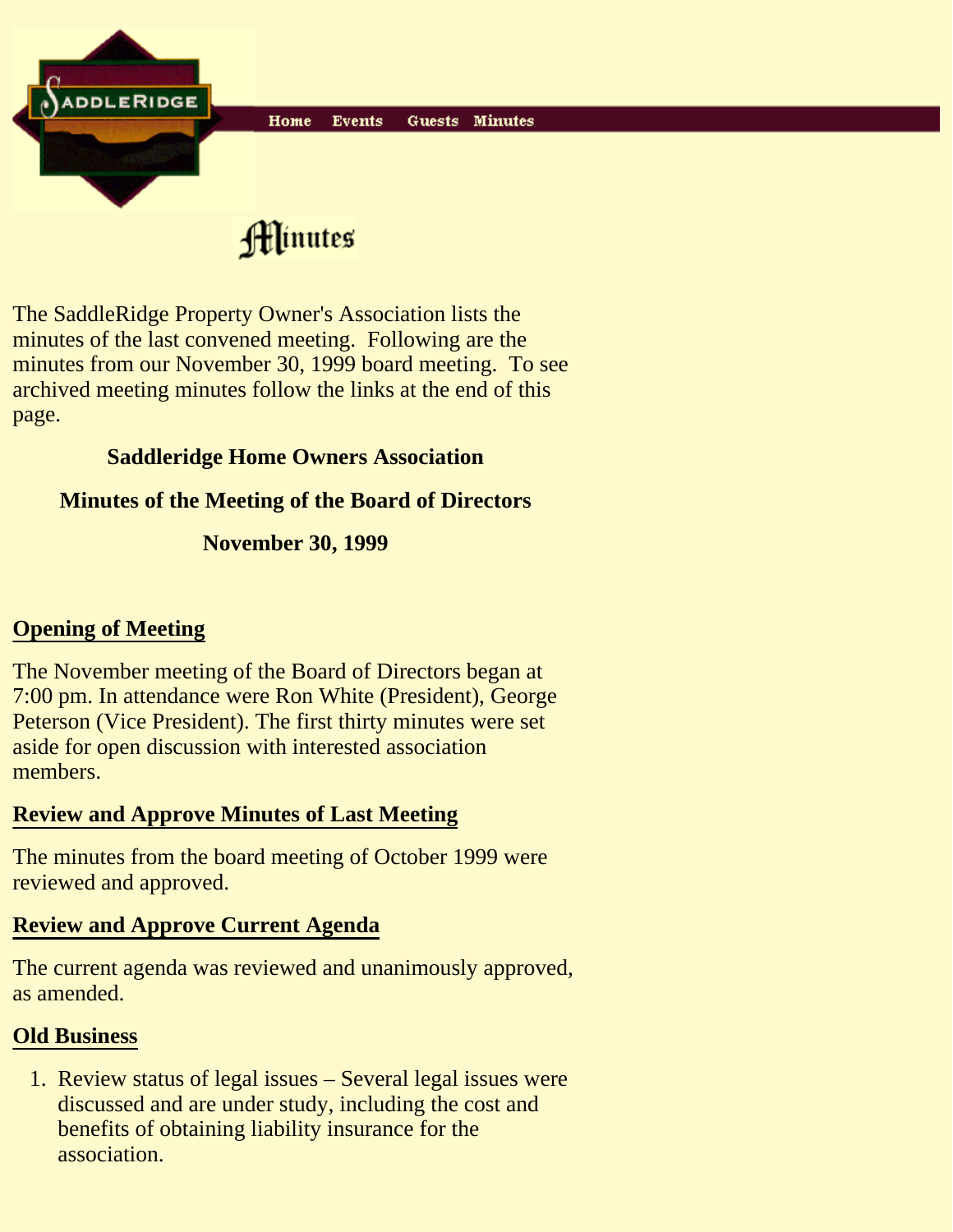- 2. Review assigned responsibilities:
	- . Streets Streets continue to be good condition.
	- Clubhouse Barbara Wilson was nominated and B. unanimously approved to take over the clubhouse duties. She has contacted someone that will do an initial cleaning of the clubhouse and then help maintain that level of cleanliness in the future on an as needed basis. The fee was \$325 and was discussed and approved unanimously.

Barbara will also be getting a quote to replace the front door lock with a "hard to duplicate" dead bolt. We discussed the possibility of replacing the front lock and replacing the other locks with single sided deadbolts.

- C. Grounds It has been brought to the Board's attention that some repair needs to be done on the fence at the main entrance.
- Architectural Committee Cecil Gibson, a D. committee member, submitted a "form" letter for the boards' approval. Each letter will have to be changed to quote the appropriate deed restriction and the violation being noted.
- E. Homepage The homepage will now be changed on a quarterly basis. We also asked Mr. Black to review the forwarding e-mails since Ron White's e-mail had changed in the past. We have received concerns that not all e-mail links on the page direct you to the proper e-mail address. See below for more detail on Mr. Hickey's information.
- 1. Franchise Tax and Nonprofit status Ron White presented the paper work completed by our CPA for the Board's review and submittal. All the appropriate signatures and fees were applied and the packet was mailed.
- 2. Past due Association Fees The list of past due fees were reviewed. There are 22 landowners that have not paid for 1998 dues and there are 46 landowners that have not paid for 1999 dues. The Board would like to setup a process to review each acount on an indivudual basis and consider submitting unpaid dues to a collection agency.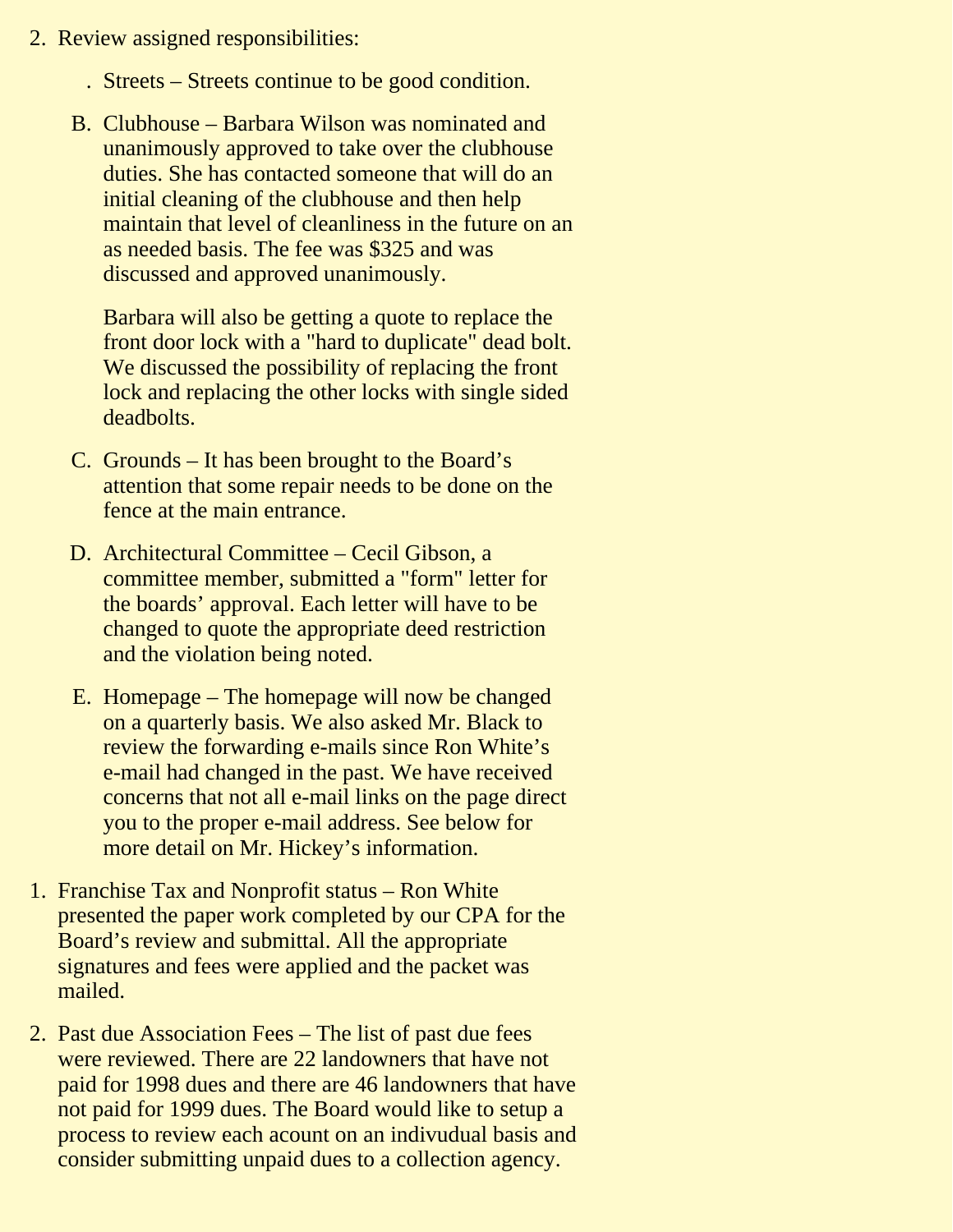- Annual Association Dues The Board discussed the 3. future necessity for increasing the annual Association dues. As more homes are built and occupied in Saddleridge, the operating costs of the Association may rise as a result. The Board has reviewed the compiled data and will consider raising the Annual Dues to \$110 due to the financial predictions.
- 4. Property and Casualty Insurance The Board members are still pending quotes for clubhouse insurance to be reviewed and considered.

### **Review Monthly Financial Statement**

George Peterson presented the bank statement for review. The association has no outstanding debts other than normal trade accounts, which are paid as incurred. The Board will be compiling a Financial review for landowners who are interested and for the annual meeting.

#### **New Business**

- 1. Mike Hickey's letter of resignation On November 9<sup>th</sup>, Ron White and George Peterson received an e-mail from Mike Hickey stating "Please be advised that, effective immediately, I tender my resignation on the Saddleridge Board of Directors. There is a point where my services are better spent elsewhere, and this is obviously that time."  $Mr.$ Hickey made no futher comments. The Board accepted his resignation and received all the data and materials that Mr. Hickey had in his possession.
- 2. Increasing the Annual Dues after reviewing all the financial data the board unanimously agreed to raise the dues to \$110 per lot. A Financial review will be presented out the annual meeting for the Associations review.
- 3. Sending out 2000 Due statements Dues statements were printed for each lot and mailed with a HOA letter to each landowner. This statement gives the landowner what they have paid in the past and the pending dues of \$110. The Due date is January 31, 2000.
- 4. Nominations from the Board for a new Secretary/Treasurer – The Board will review a list of landowners and submit a nomination for the replacement of Mr. Hickey.